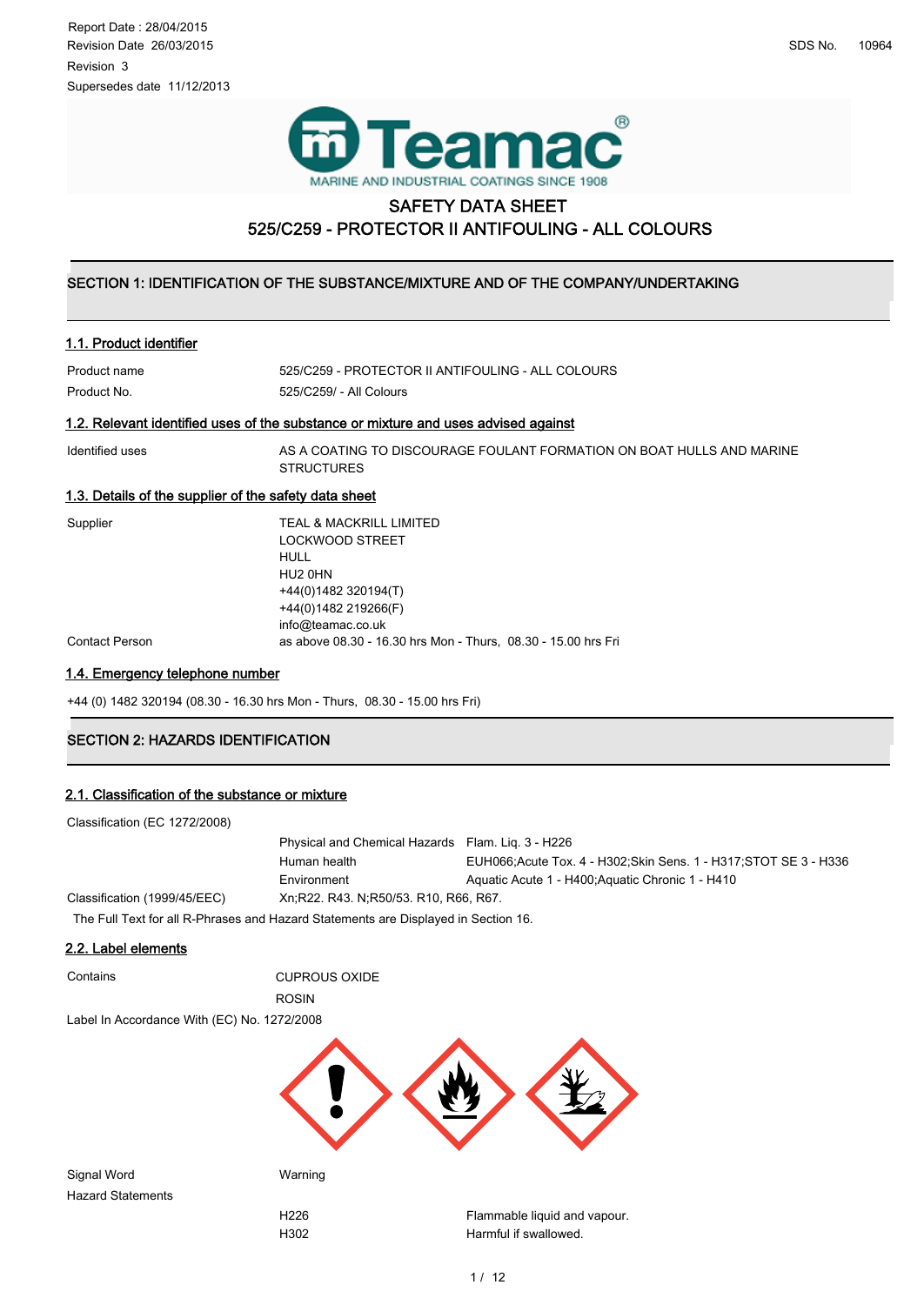|                                        |               | 525/C259 - PROTECTOR II ANTIFOULING - ALL COLOURS                                                             |
|----------------------------------------|---------------|---------------------------------------------------------------------------------------------------------------|
|                                        | H317          | May cause an allergic skin reaction.                                                                          |
|                                        | H336          | May cause drowsiness or dizziness.                                                                            |
|                                        | H410          | Very toxic to aquatic life with long lasting effects.                                                         |
| <b>Precautionary Statements</b>        |               |                                                                                                               |
|                                        | P271          | Use only outdoors or in a well-ventilated area.                                                               |
|                                        | P273          | Avoid release to the environment.                                                                             |
|                                        | P280          | Wear protective gloves/protective clothing/eye protection/face protection.                                    |
|                                        | <b>P501A</b>  | Dispose of contents/container to special waste collection point                                               |
| Supplementary Precautionary Statements |               |                                                                                                               |
|                                        | P210          | Keep away from heat/sparks/open flames/hot surfaces. - No smoking.                                            |
|                                        | P233          | Keep container tightly closed.                                                                                |
|                                        | P240          | Ground/bond container and receiving equipment.                                                                |
|                                        | P241          | Use explosion-proof electrical equipment.                                                                     |
|                                        | P242          | Use only non-sparking tools.                                                                                  |
|                                        | P243          | Take precautionary measures against static discharge.                                                         |
|                                        | P270          | Do not eat, drink or smoke when using this product.                                                           |
|                                        | P272          | Contaminated work clothing should not be allowed out of the workplace.                                        |
|                                        | P261          | Avoid breathing vapour/spray.                                                                                 |
|                                        | P264          | Wash contaminated skin thoroughly after handling.                                                             |
|                                        | P321          | Specific treatment (see medical advice on this label).                                                        |
|                                        | P370+378      | In case of fire: Use foam, carbon dioxide, dry powder or water fog for<br>extinction.                         |
|                                        | P301+312      | IF SWALLOWED: Call a POISON CENTER or doctor/physician if you feel<br>unwell.                                 |
|                                        | P302+352      | IF ON SKIN: Wash with plenty of soap and water.                                                               |
|                                        | P303+361+353  | IF ON SKIN (or hair): Remove/Take off immediately all contaminated<br>clothing. Rinse skin with water/shower. |
|                                        | P304+340      | IF INHALED: Remove victim to fresh air and keep at rest in a position<br>comfortable for breathing.           |
|                                        | P312          | Call a POISON CENTER or doctor/physician if you feel unwell.                                                  |
|                                        | P330          | Rinse mouth.                                                                                                  |
|                                        | P333+313      | If skin irritation or rash occurs: Get medical advice/attention.                                              |
|                                        | P363          | Wash contaminated clothing before reuse.                                                                      |
|                                        | P391          | Collect spillage.                                                                                             |
|                                        | P403+233      | Store in a well-ventilated place. Keep container tightly closed.                                              |
|                                        | P403+235      | Store in a well-ventilated place. Keep cool.                                                                  |
|                                        | P405          | Store locked up.                                                                                              |
| Supplemental label information         |               |                                                                                                               |
|                                        | <b>EUH066</b> | Repeated exposure may cause skin dryness or cracking.                                                         |

### 2.3. Other hazards

# SECTION 3: COMPOSITION/INFORMATION ON INGREDIENTS

## 3.2. Mixtures

| <b>CUPROUS OXIDE</b>                                 |                   |                                         | 23.1 - 23.6% W/W |
|------------------------------------------------------|-------------------|-----------------------------------------|------------------|
| CAS-No.: 1317-39-1                                   | EC No.: 215-270-7 |                                         |                  |
| Classification (EC 1272/2008)<br>Acute Tox. 4 - H302 |                   | Classification (67/548/EEC)<br>Xn, R22. |                  |
| Aquatic Acute 1 - H400<br>Aquatic Chronic 1 - H410   |                   | N;R50/53.                               |                  |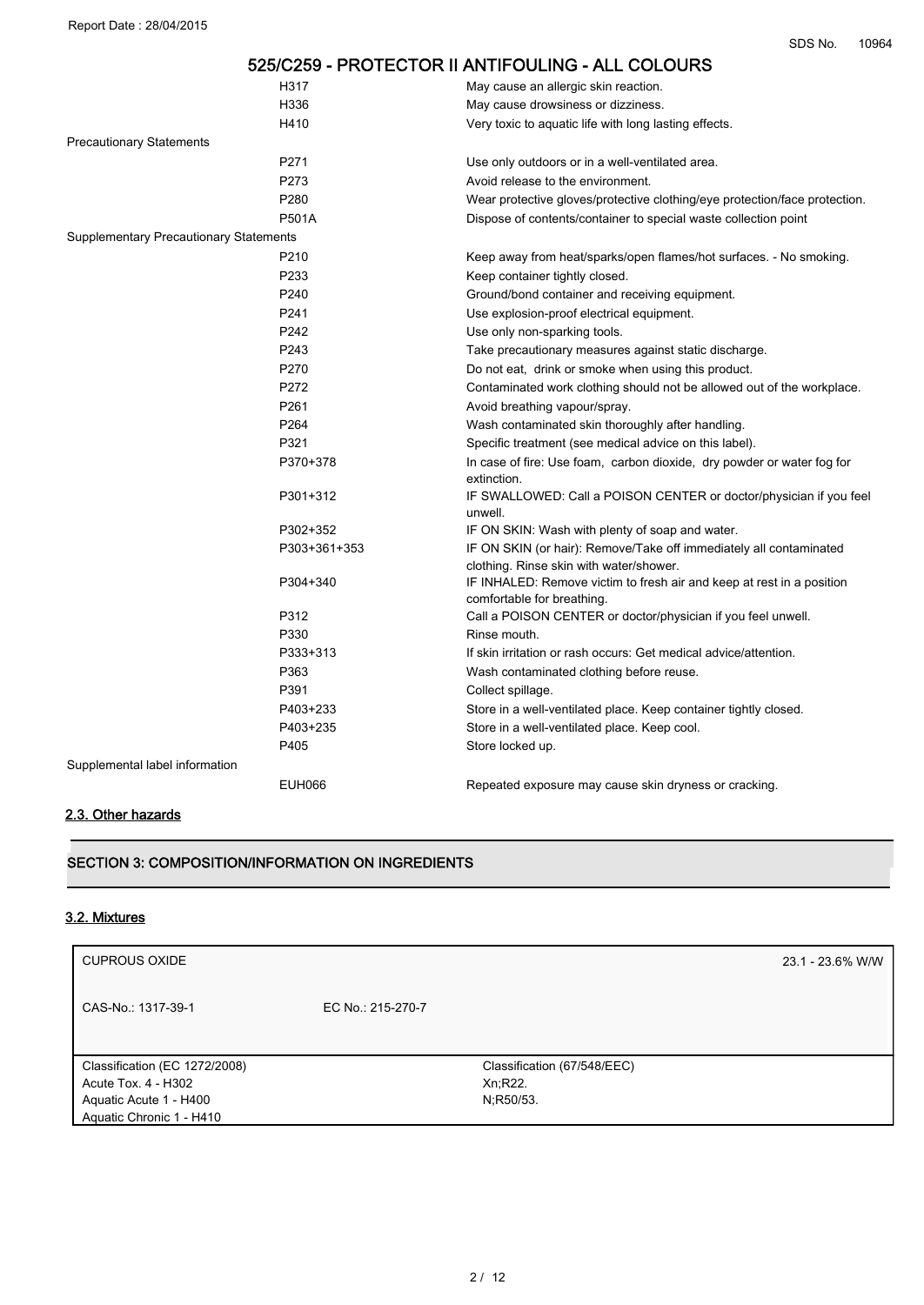| <b>ROSIN</b>                                                                                                                                      |                   | 10-30%                                                                            |
|---------------------------------------------------------------------------------------------------------------------------------------------------|-------------------|-----------------------------------------------------------------------------------|
| CAS-No.: 8050-09-7                                                                                                                                | EC No.: 232-475-7 | Registration Number: 01-2119480418-32-0032                                        |
| Classification (EC 1272/2008)<br>Skin Sens. 1 - H317                                                                                              |                   | Classification (67/548/EEC)<br>R43                                                |
| Calcium Carbonate                                                                                                                                 |                   | 10-30%                                                                            |
| CAS-No.: 1317-65-3                                                                                                                                | EC No.: 215-279-6 |                                                                                   |
| Classification (EC 1272/2008)<br>Not classified.                                                                                                  |                   | Classification (67/548/EEC)<br>Not classified.                                    |
| Hydrocarbons, C9, aromatics                                                                                                                       |                   | 10-30%                                                                            |
| CAS-No.:                                                                                                                                          | EC No.: 918-668-5 | Registration Number: 01-2119455851-35-xxxx                                        |
| Classification (EC 1272/2008)<br>Flam. Liq. 3 - H226<br><b>EUH066</b><br>STOT SE 3 - H335, H336<br>Asp. Tox. 1 - H304<br>Aquatic Chronic 2 - H411 |                   | Classification (67/548/EEC)<br>Xn, R65.<br>Xi;R37.<br>N;R51/53.<br>R10, R66, R67. |
| <b>WHITE SPIRIT</b>                                                                                                                               |                   | 5-10%                                                                             |
| CAS-No.:                                                                                                                                          | EC No.: 919-446-0 | Registration Number: 01-2119458049-33-XXXX                                        |
| Classification (EC 1272/2008)<br>Flam. Liq. 3 - H226<br><b>EUH066</b><br>STOT SE 3 - H336<br>Asp. Tox. 1 - H304<br>Aquatic Chronic 2 - H411       |                   | Classification (67/548/EEC)<br>Xn; R65.<br>N;R51/53.<br>R10, R66, R67.            |
| Zinc Oxide                                                                                                                                        |                   | $1 - 5%$                                                                          |
| CAS-No.: 1314-13-2                                                                                                                                | EC No.: 215-222-5 | Registration Number: 01-2119463881-32                                             |
| Classification (EC 1272/2008)<br>Aquatic Acute 1 - H400<br>Aquatic Chronic 1 - H410                                                               |                   | Classification (67/548/EEC)<br>N;R50/53.                                          |
| C.I. Pigment Blue 15:3                                                                                                                            |                   | $1\%$                                                                             |
| CAS-No.: 147-14-8                                                                                                                                 | EC No.: 205-685-1 |                                                                                   |
| Classification (EC 1272/2008)<br>Not classified.                                                                                                  |                   | Classification (67/548/EEC)<br>Not classified.                                    |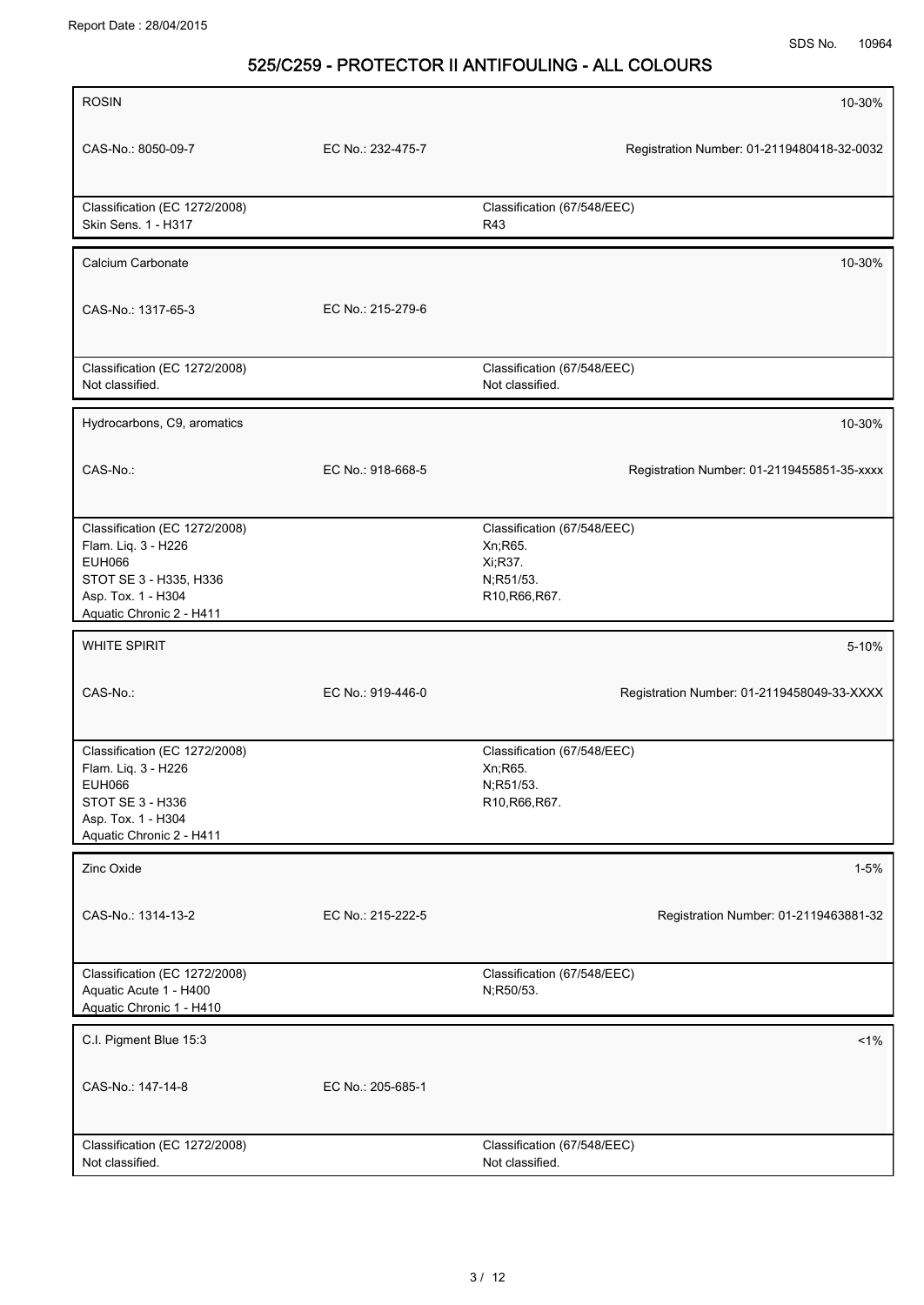| <b>Titanium Dioxide</b>                                                                                                                       |                   | $1\%$                                                            |
|-----------------------------------------------------------------------------------------------------------------------------------------------|-------------------|------------------------------------------------------------------|
| CAS-No.: 13463-67-7                                                                                                                           | EC No.: 236-675-5 | Registration Number: 01-2119489379-17-xxxx                       |
| Classification (EC 1272/2008)<br>Not classified.                                                                                              |                   | Classification (67/548/EEC)<br>Not classified.                   |
| <b>ETHANOL</b>                                                                                                                                |                   | $1\%$                                                            |
| CAS-No.: 64-17-5                                                                                                                              | EC No.: 200-578-6 | Registration Number: 01-2119457610-43-xxxx                       |
| Classification (EC 1272/2008)<br>Flam. Liq. 2 - H225                                                                                          |                   | Classification (67/548/EEC)<br>F:R11                             |
| <b>METHANOL</b>                                                                                                                               |                   | $< 0.1\%$                                                        |
| CAS-No.: 67-56-1                                                                                                                              | EC No.: 200-659-6 |                                                                  |
| Classification (EC 1272/2008)<br>Flam. Liq. 2 - H225<br>Acute Tox. 3 - H301<br>Acute Tox. 3 - H311<br>Acute Tox. 3 - H331<br>STOT SE 1 - H370 |                   | Classification (67/548/EEC)<br>F:R11<br>T;R23/24/25,R39/23/24/25 |

The Full Text for all R-Phrases and Hazard Statements are Displayed in Section 16.

# **SECTION 4: FIRST AID MEASURES**

### 4.1. Description of first aid measures

General information

Get medical attention if any discomfort continues.

Inhalation

Ingestion

Move into fresh air and keep at rest. Perform artificial respiration if breathing has stopped. Place unconscious person on the side in the recovery position and ensure breathing can take place.

Get medical attention immediately! DO NOT INDUCE VOMITING!

Skin contact

Remove contaminated clothing immediately and wash skin with soap and water. DO NOT use solvents or thinners

Eye contact

Make sure to remove any contact lenses from the eyes before rinsing. Immediately flush with plenty of water or eyewash solution for up to 10 minutes. Consult a physician for specific advice.

### 4.2. Most important symptoms and effects, both acute and delayed

General information

If adverse symptoms develop as described the casualty should be transferred to hospital as soon as possible.

#### 4.3. Indication of any immediate medical attention and special treatment needed

No recommendation given, but first aid may still be required in case of accidental exposure, inhalation or ingestion of this chemical. If in doubt, GET MEDICAL ATTENTION PROMPTLY!

# **.**<br>SECTION 5: FIREFIGHTING MEASURES

#### 5.1. Extinguishing media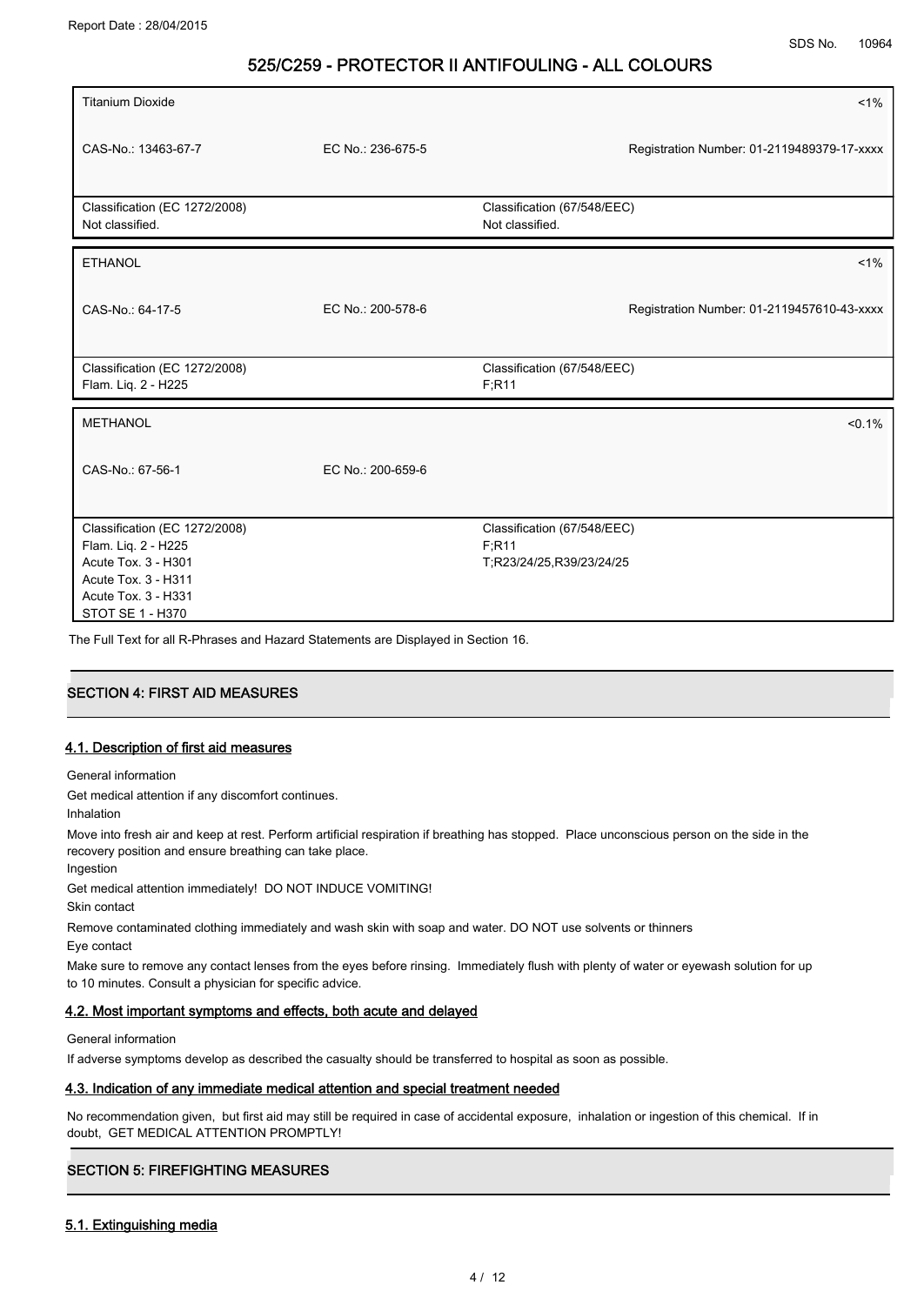#### Extinguishing media

Extinguish with alcohol-resistant foam, carbon dioxide, dry powder or water fog. Do not use water jet as an extinguisher, as this will spread the fire.

#### 5.2. Special hazards arising from the substance or mixture

#### Specific hazards

In case of fire, toxic gases may be formed (COx, NOx). Fire creates: Acrid smoke/fumes of: Carbon monoxide (CO). Carbon dioxide (CO2). Nitrous gases (NOx).

#### 5.3. Advice for firefighters

#### Protective equipment for fire-fighters

Self contained breathing apparatus and full protective clothing must be worn in case of fire.

# SECTION 6: ACCIDENTAL RELEASE MEASURES

#### 6.1. Personal precautions, protective equipment and emergency procedures

Avoid inhalation of vapours and contact with skin and eyes. Ensure suitable personal protection (including respiratory protection) during removal of spillages in a confined area.

#### 6.2. Environmental precautions

Do not allow to enter drains, sewers or watercourses. Contain spillages with sand, earth or any suitable adsorbent material. Spillages or uncontrolled discharges into watercourses must be IMMEDIATELY alerted to the Environmental Agency or other appropriate regulatory body.

#### 6.3. Methods and material for containment and cleaning up

Collect with absorbent, non-combustible material into suitable containers. Collect spillage in containers, seal securely and deliver for disposal according to local regulations.

#### 6.4. Reference to other sections

For personal protection, see section 8.

# **SECTION 7: HANDLING AND STORAGE**

#### 7.1. Precautions for safe handling

Read and follow manufacturer's recommendations. Eliminate all sources of ignition. Risk of vapour concentration on the floor and in low-lying areas. Use explosion proof electric equipment. Do not eat, drink or smoke when using the product. Avoid inhalation of vapours/spray and contact with skin and eyes. The Manual Handling Operations Regulations may apply to the handling of containers of this product. To assist employers, the following method of calculating the weight for any pack size is given. Take the pack size volume in litres and multiply this figure by the specific gravity value given in section 9. This will give the net weight of the coating in kilograms. Allowance will then have to be made for the immediate packaging to give an approximate gross weight.

#### 7.2. Conditions for safe storage, including any incompatibilities

Keep containers tightly closed. Keep upright. Protect from light, including direct sunrays. Store in closed original container at temperatures between 5°C and 25°C. Store separated from: Oxidising material. Acids. Alkalis. Storage Class

Flammable liquid storage. The storage and use of this product is subject to the Dangerous Substances and Explosive Atmospheres Regulations (DSEAR). The requirements are given in the HSE Approved Code of Practice and Guidance, Storage od Danderous Substances: DSEAR. Up to 250 litres of liquids with a flashpoint above 32C but below 55C may be kept in a workroom provided they are kept in closed containers in a marked, fire-resisting cupboard or bin. Larger quantities must be kept in a separate , marked storeroom conforming to the structural requirements contained in the HSE guidance note Storage of Flammable Liquids in Containers.

#### 7.3. Specific end use(s)

The identified uses for this product are detailed in Section 1.2.

# SECTION 8: EXPOSURE CONTROLS/PERSONAL PROTECTION

#### 8.1. Control parameters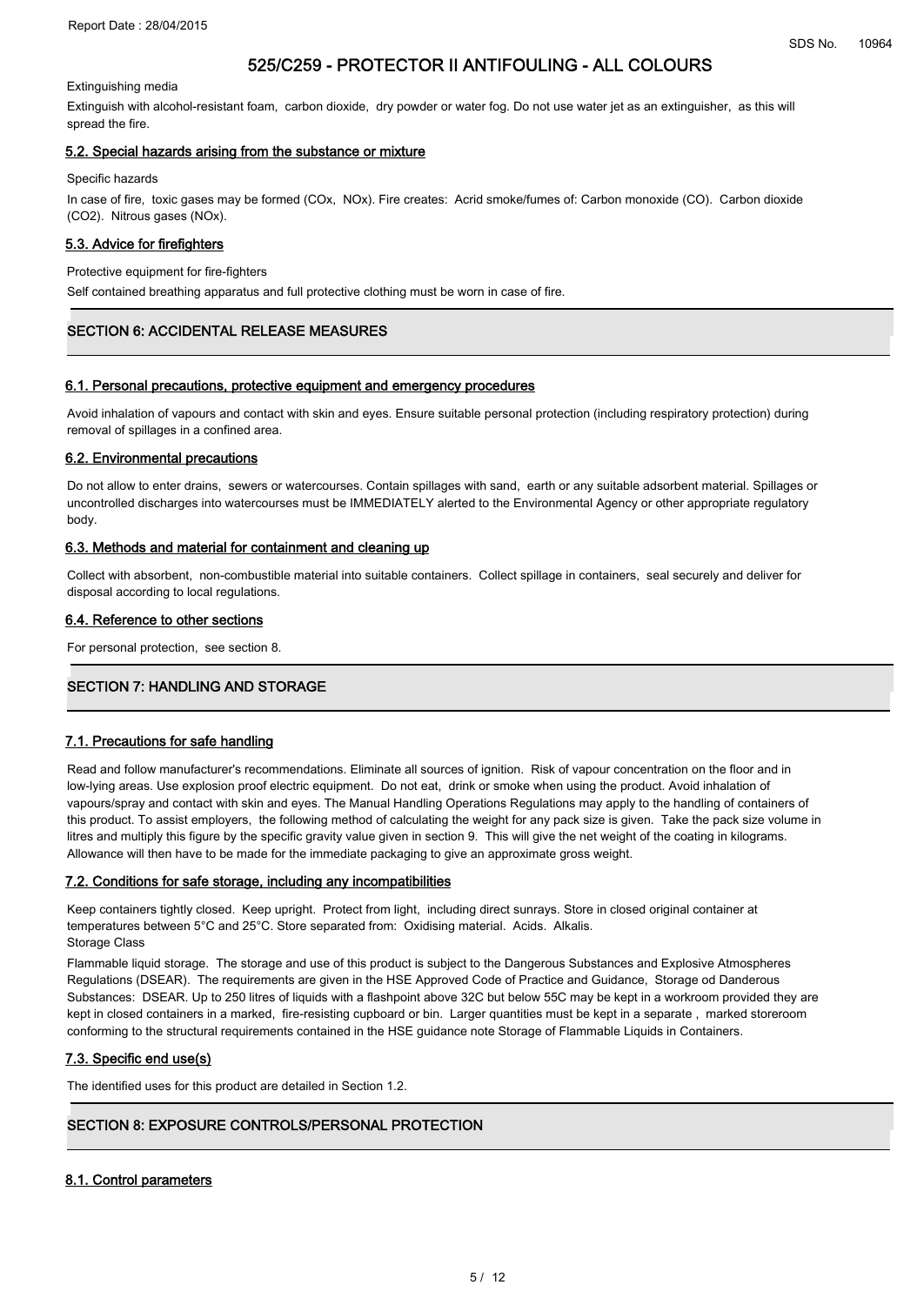| Name                        | <b>STD</b> |                | TWA - 8 Hrs                    |                | STEL - 15 Min                  | <b>Notes</b> |
|-----------------------------|------------|----------------|--------------------------------|----------------|--------------------------------|--------------|
| C.I. Pigment Blue 15:3      | <b>MEL</b> |                | $1.5$ mg/m $3$<br>resp.dust    |                |                                |              |
| Calcium Carbonate           | <b>WEL</b> |                | 10 mg/m3                       |                |                                |              |
| <b>I</b> CUPROUS OXIDE      | <b>WEL</b> |                | 1 as Cu<br>mg/m3 total<br>dust |                | 2 as Cu<br>mg/m3 total<br>dust |              |
| <b>IETHANOL</b>             | <b>WEL</b> | 1000 ppm       | 1920 mg/m3                     |                |                                |              |
| Hydrocarbons, C9, aromatics | <b>WEL</b> | 19 ppm         | 100 mg/m3                      |                |                                |              |
| <b>IMETHANOL</b>            | <b>WEL</b> | 200<br>ppm(Sk) | 266<br>mg/m3(Sk)               | 250<br>ppm(Sk) | 333<br>mg/m3(Sk)               |              |
| IROSIN                      | <b>WEL</b> |                | $0,05$ mg/m3                   |                | $0,15$ mg/m3                   | Sen          |
| Titanium Dioxide            | WEL        |                | 10 mg/m3                       |                |                                |              |
| <b>WHITE SPIRIT</b>         | WEL        |                | 350 mg/m3                      |                |                                |              |
| Zinc Oxide                  | <b>WEL</b> |                | $5$ mg/m $3$                   |                | 10 mg/m3                       |              |

WEL = Workplace Exposure Limit.

Sen = Capable of causing occupational asthma.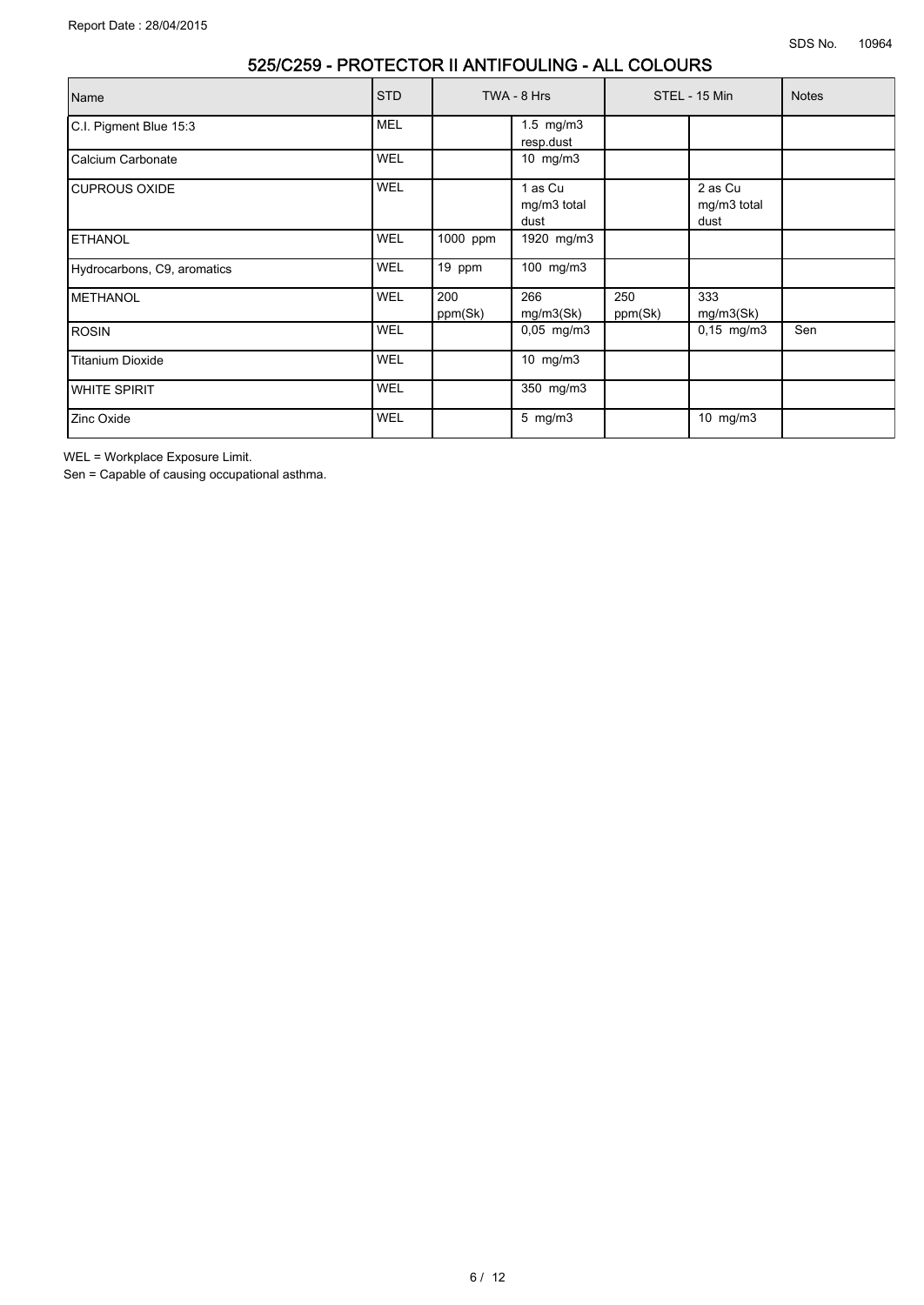## 525/C259 - PROTECTOR II ANTIFOULING - ALL COLOURS ROSIN (CAS: 8050-09-7)

| <b>DNEL</b>                  |             |                                           |                         |                |
|------------------------------|-------------|-------------------------------------------|-------------------------|----------------|
| Industry                     | Dermal      | Long Term                                 | 25                      | mg/kg/day      |
| Industry                     | Inhalation. | Long Term                                 | 176.32                  | mg/kg/day      |
| Consumer                     | Dermal      | Long Term                                 | 15                      | mg/kg/day      |
| Consumer                     | Inhalation. | Long Term                                 | 52.174                  | mg/kg/day      |
| Consumer                     | Oral        | Long Term                                 | 15                      | mg/kg/day      |
| PNEC                         |             |                                           |                         |                |
| Freshwater                   | 0.005       | mg/l                                      |                         |                |
| Marinewater                  | 0.0005      | mg/l                                      |                         |                |
| <b>STP</b>                   | 1000        | mg/l                                      |                         |                |
| Sediment (Freshwater)        | 108         | mg/kg                                     |                         |                |
| Sediment (Marinewater) 10.8  |             | mg/kg                                     |                         |                |
| Soil                         | 21.4        | mg/kg                                     |                         |                |
|                              |             | Zinc Oxide (CAS: 1314-13-2)               |                         |                |
| <b>DNEL</b>                  |             |                                           |                         |                |
| Professional                 | Oral        | <b>Local Effects</b>                      | 62.2                    | mg/kg/day      |
| Professional                 | Dermal      | <b>Local Effects</b>                      | 6223                    | mg/kg/day      |
| Professional                 | Inhalation. | <b>Local Effects</b>                      | 6.2                     | mg/m3          |
| Consumer                     | Inhalation. | Local Effects                             | 3.1                     | mg/m3          |
| Consumer                     | Dermal      | <b>Local Effects</b>                      | 622                     | mg/kg/day      |
| PNEC                         |             |                                           |                         |                |
| Freshwater                   | 25600       | mg/l                                      |                         |                |
| Marinewater                  | 7600        | mg/l                                      |                         |                |
| Sediment (Freshwater)        | 146         | mg/kg                                     |                         |                |
| <b>STP</b>                   | 64700       | mg/l                                      |                         |                |
| Sediment (Marinewater) 70.3  |             | mg/kg                                     |                         |                |
| Soil                         | 44.3        | mg/kg                                     |                         |                |
|                              |             | <b>Titanium Dioxide (CAS: 13463-67-7)</b> |                         |                |
| <b>DNEL</b>                  |             |                                           |                         |                |
| Industry                     | Inhalation. | Long Term                                 | <b>Local Effects</b>    | $10$ mg/m $3$  |
| Consumer                     | Oral        | Long Term                                 | <b>Systemic Effects</b> | 700 mg/kg/day  |
| PNEC                         |             |                                           |                         |                |
| Freshwater                   | >1          | mg/l                                      |                         |                |
| Sediment (Freshwater)        | $>=1000$    | mg/kg                                     |                         |                |
| Marinewater                  | 0.127       | mg/l                                      |                         |                |
| Sediment (Marinewater) >=100 |             | mg/kg                                     |                         |                |
| Soil                         | 100         | mg/kg                                     |                         |                |
| <b>STP</b>                   | 100         | mg/kg                                     |                         |                |
|                              |             | <b>WHITE SPIRIT</b>                       |                         |                |
| <b>DNEL</b>                  |             |                                           |                         |                |
| Consumer                     | Oral        | Long Term                                 | <b>Systemic Effects</b> | 1040 mg/kg/day |
| Consumer                     | Dermal      | Long Term                                 | <b>Systemic Effects</b> | 1040 mg/kg/day |
| Consumer                     | Inhalation. | Long Term                                 | <b>Systemic Effects</b> | 710 mg/m3      |
| Consumer                     | Inhalation. | Short Term                                | <b>Systemic Effects</b> | 570 mg/m3      |
| Industry                     | Inhalation. | Short Term                                | <b>Systemic Effects</b> | 570 mg/m3      |
| Industry                     | Inhalation. | Long Term                                 | <b>Systemic Effects</b> | 1980 mg/m3     |
| Industry                     | Dermal      | Long Term                                 | <b>Systemic Effects</b> | 1056 mg/kg/day |
|                              |             | Hydrocarbons, C9, aromatics               |                         |                |
| <b>DNEL</b>                  |             |                                           |                         |                |
| Consumer                     | Oral        | Long Term                                 | <b>Systemic Effects</b> | 11 mg/kg/day   |
| Consumer                     | Dermal      | Long Term                                 | <b>Systemic Effects</b> | 11 mg/kg/day   |
| Consumer                     | Inhalation. | Long Term                                 | <b>Systemic Effects</b> | 32 mg/m3       |
| Industry                     | Dermal      | Long Term                                 | <b>Systemic Effects</b> | 25 mg/kg/day   |
| Industry                     | Inhalation. | Long Term                                 | <b>Systemic Effects</b> | 100 mg/m3      |
|                              |             |                                           |                         |                |

### 8.2. Exposure controls

Protective equipment



Process conditions

Use engineering controls to reduce air contamination to permissible exposure level.

7 / 12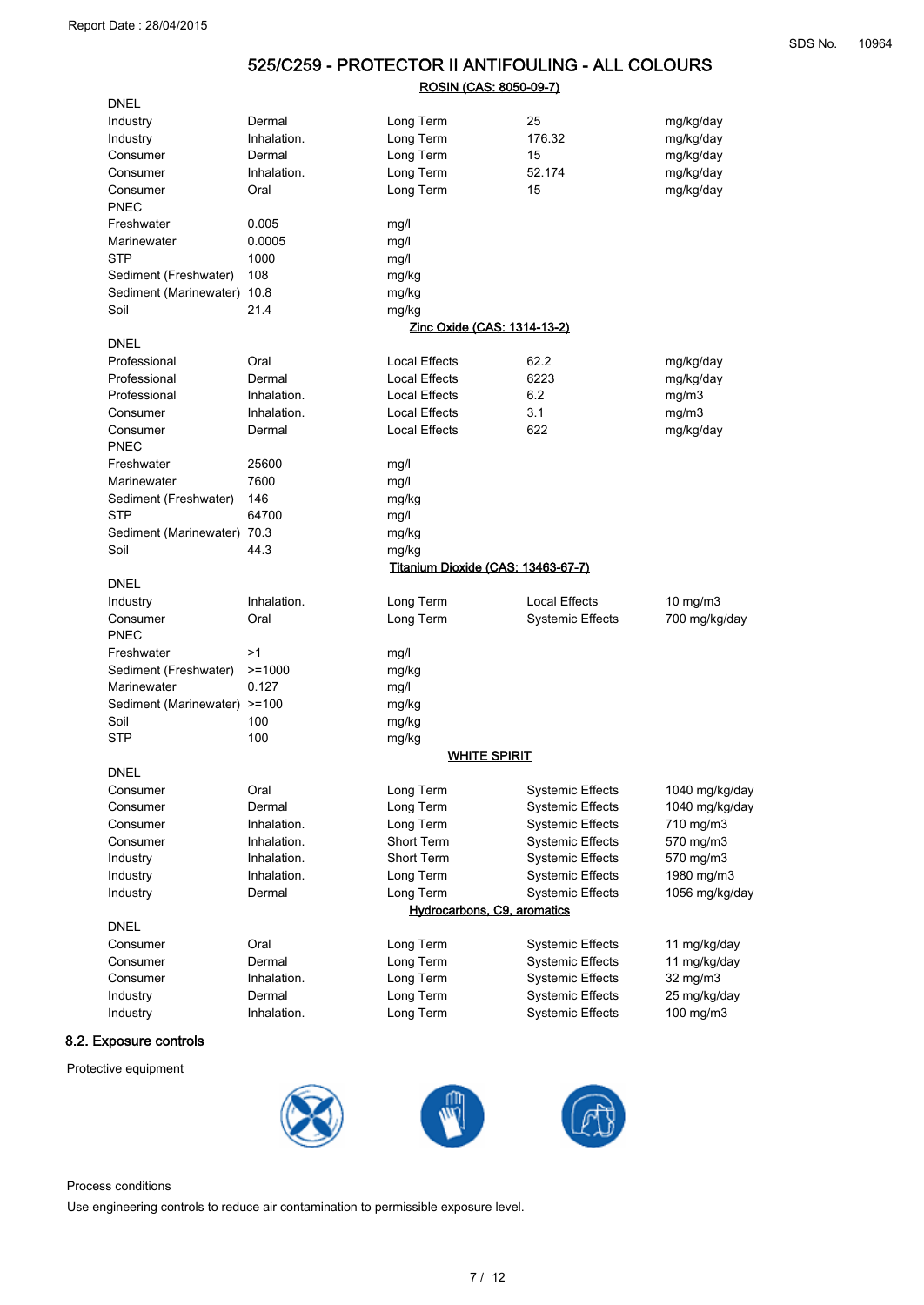Engineering measures

Provide adequate ventilation, including appropriate local extraction, to ensure that the defined occupational exposure limit is not exceeded.

Respiratory equipment

No specific recommendation made, but respiratory protection must be used if the general level exceeds the recommended occupational exposure limit. In case of inadequate ventilation, use air-supplied full-mask. Hand protection

Wear protective gloves. The most suitable glove must be chosen in consultation with the gloves supplier, who can inform about the breakthrough time of the glove material. Barrier cream applied before work may make it easier to clean the skin after exposure, but does not prevent absorption through the skin.

Eye protection

Wear splash-proof eye goggles to prevent any possibility of eye contact.

Hygiene measures

Wash promptly with soap & water if skin becomes contaminated. Remove contaminated clothing and wash the skin thoroughly with soap and water after work.

# SECTION 9: PHYSICAL AND CHEMICAL PROPERTIES

#### 9.1. Information on basic physical and chemical properties

| Colour           | Red. Blue. or Black. |
|------------------|----------------------|
| Relative density | $1.58 - 1.64$ @ 20   |

#### 9.2. Other information

| Volatile By Vol. (%)            | 33 - 39 depending on colour |
|---------------------------------|-----------------------------|
| Volatile Organic Compound (VOC) | <340 a/litre                |

# SECTION 10: STABILITY AND REACTIVITY

#### 10.1. Reactivity

No specific reactivity hazards associated with this product.

#### 10.2. Chemical stability

Stable under normal temperature conditions and recommended use.

#### 10.3. Possibility of hazardous reactions

Not determined.

#### 10.4. Conditions to avoid

Avoid heat, flames and other sources of ignition. Avoid contact with acids and oxidising substances.

#### 10.5. Incompatible materials

Materials To Avoid Strong alkalis. Strong acids. Strong oxidising substances.

#### 10.6. Hazardous decomposition products

Thermal decomposition or combustion may liberate carbon oxides and other toxic gases or vapours.

# SECTION 11: TOXICOLOGICAL INFORMATION

#### 11.1. Information on toxicological effects

Toxicological information No data recorded.

General information

Prolonged and repeated contact with solvents over a long period may lead to permanent health problems.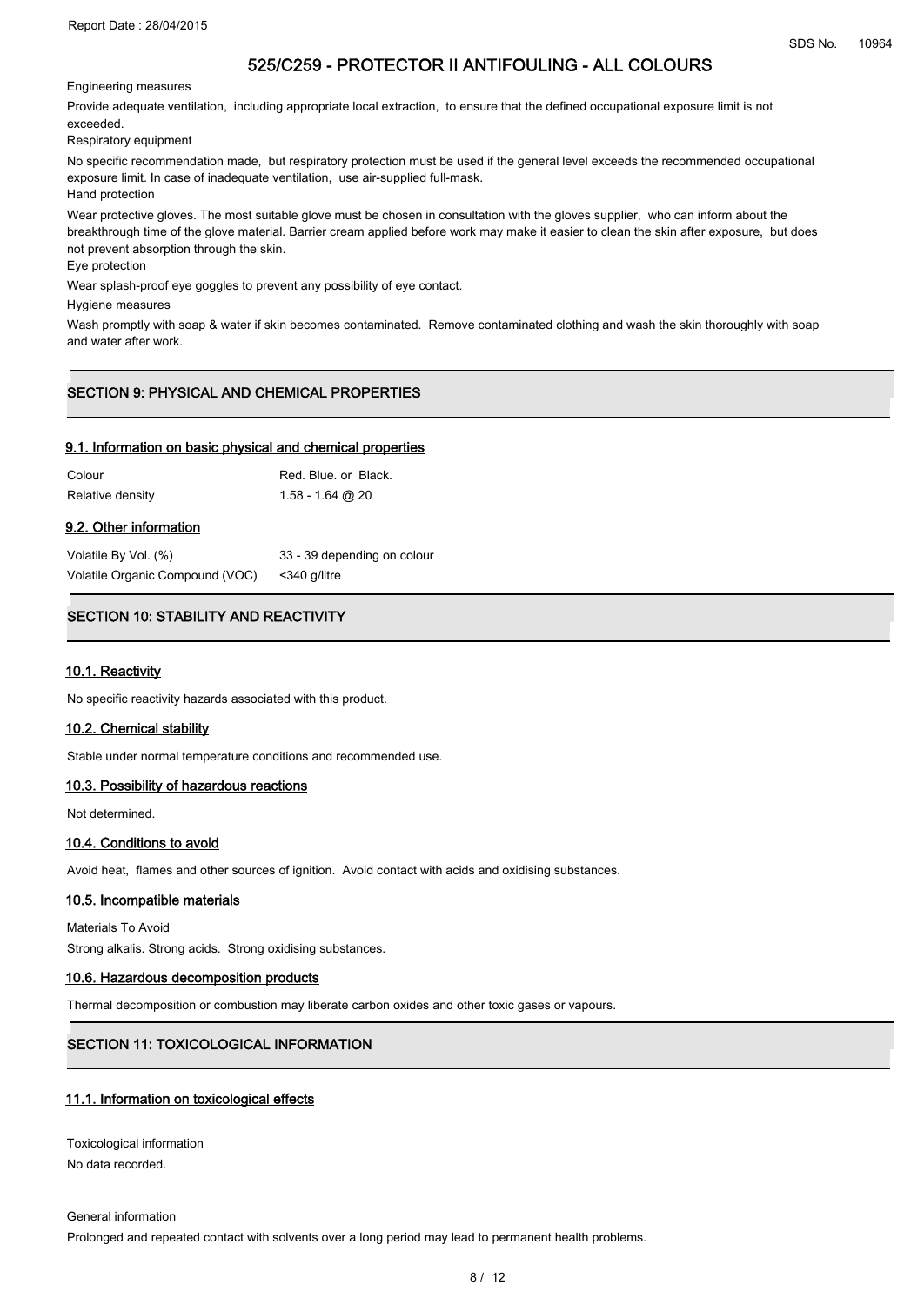#### Inhalation

May cause irritation to the respiratory system. In high concentrations, vapours are narcotic and may cause headache, fatigue, dizziness and nausea. Contains organic solvents which in case of overexposure may depress the central nervous system causing dizziness and intoxication.

#### Ingestion

Liquid irritates mucous membranes and may cause abdominal pain if swallowed. May irritate and cause stomach pain, vomiting and diarrhoea. May cause nausea, headache, dizziness and intoxication.

### Skin contact

May be absorbed through the skin. Acts as a defatting agent on skin. May cause cracking of skin, and eczema.

#### Eye contact

Irritation of eyes and mucous membranes. Route of entry Inhalation. Skin absorption. Ingestion. Skin and/or eye contact.

Toxicological information on ingredients.

CUPROUS OXIDE (CAS: 1317-39-1)

Toxic Dose 1 - LD 50 Harmful if swallowed mg/kg (oral rat)

**Skin Corrosion/Irritation:** Not irritating.

Serious eye damage/irritation: Not Irritating.

Respiratory or skin sensitisation: Epidemiological studies have shown no evidence of skin sensitisation.

# **SECTION 12: ECOLOGICAL INFORMATION**

#### **Ecotoxicity**

There are no data on the ecotoxicity of this product. The product contains a substance which is very toxic to aquatic organisms and which may cause long term adverse effects in the aquatic environment.

Ecological information on ingredients.

#### CUPROUS OXIDE (CAS: 1317-39-1)

Ecotoxicity

The product contains substances which are toxic to aquatic organisms and which may cause long term adverse effects in the aquatic environment.

#### 12.1. Toxicity

Ecological information on ingredients.

#### CUPROUS OXIDE (CAS: 1317-39-1)

Acute Fish Toxicity Very toxic to aquatic organisms.

#### 12.2. Persistence and degradability

**Degradability** No data available.

#### 12.3. Bioaccumulative potential

Bioaccumulative potential No data available on bioaccumulation.

#### 12.4. Mobility in soil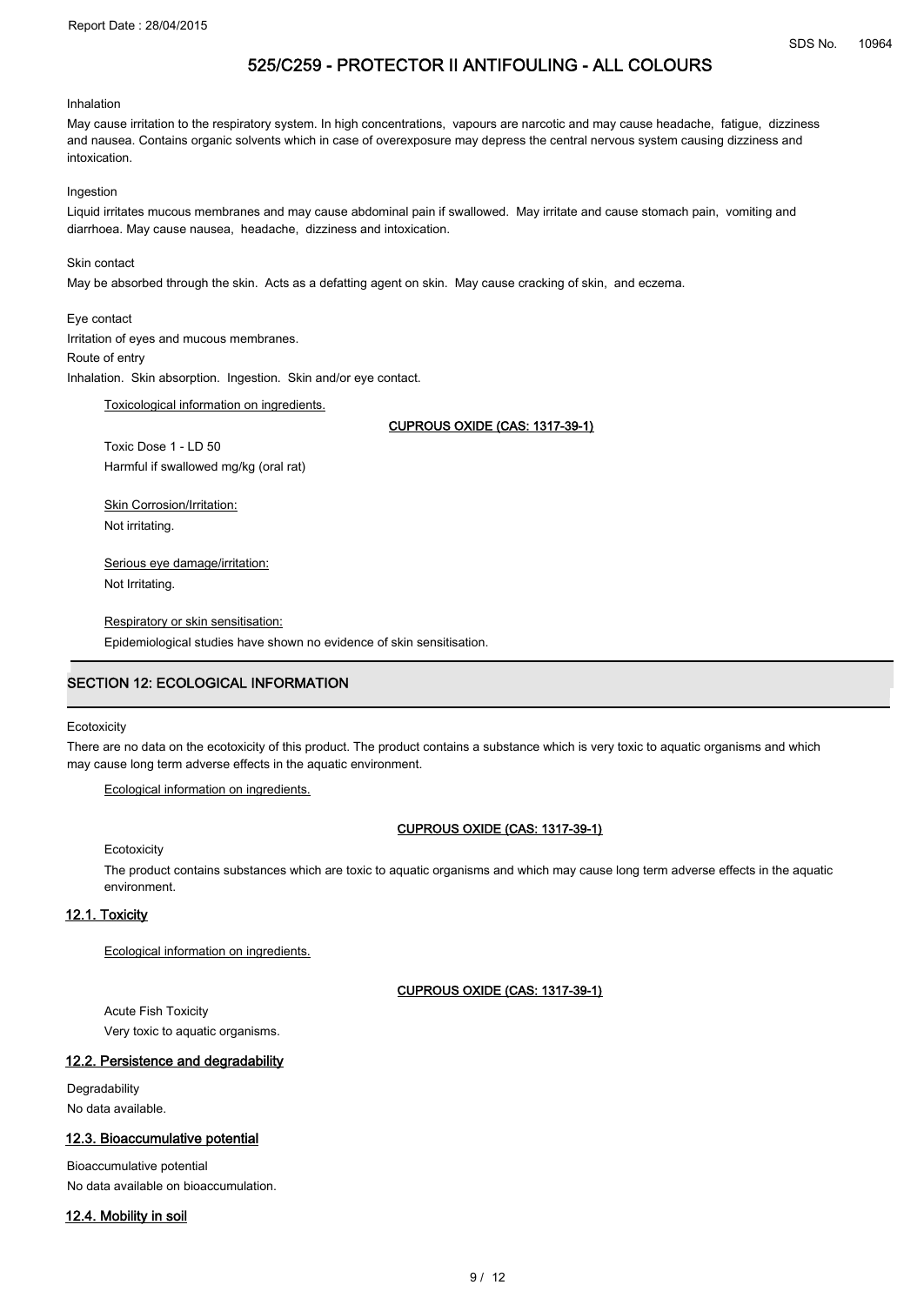Mobility:

The product contains volatile organic compounds (VOC) which will evaporate easily from all surfaces.

#### 12.5. Results of PBT and vPvB assessment

#### 12.6. Other adverse effects

The product contains volatile, organic compounds which have a photochemical ozone creation potential.

# SECTION 13: DISPOSAL CONSIDERATIONS

### General information

Waste to be treated as controlled waste. Disposal to licensed waste disposal site in accordance with local Waste Disposal Authority.

#### 13.1. Waste treatment methods

Do not allow runoff to sewer, waterway or ground.

#### Waste Class

When this coating, in its liquid state, as supplied, becomes a waste, it is categorised as hazardous waste, with code 08 01 11\* (SOLVENT BASED LIQUID WASTE). Part-used containers, not drained and/or rigorously scraped out and containing dried residues of the supplied coating, are categorised as hazardous waste, with code 08 01 11\* (SOLVENT BASED LIQUID WASTE). If mixed with other wastes, the above waste code may not be applicable. Used containers, drained and/or rigorously scraped out and containing dry residues of the supplied coating, are categorised as non-hazardous waste, with code 15 01 02 (plastic packaging) or 15 01 04 (metal packaging).

# .<br>SECTION 14: TRANSPORT INFORMATION

| General                         | This product is packed in accordance with the Limited Quantity Provisions of CDGCPL2, ADR and<br>IMDG.             |
|---------------------------------|--------------------------------------------------------------------------------------------------------------------|
| <u>14.1. UN number</u>          |                                                                                                                    |
| UN No. (ADR/RID/ADN)            | 1263                                                                                                               |
| UN No. (IMDG)                   | 1263                                                                                                               |
| UN No. (ICAO)                   | 1263                                                                                                               |
| 14.2. UN proper shipping name   |                                                                                                                    |
| Proper Shipping Name            | Contains 1, 2, 4-Trimethylbenzene, Class 3, PG III, (41 °C c.c.) and Copper (1) Oxide, MARINE<br><b>POLLUTANTS</b> |
| Proper Shipping Name            | <b>PAINT</b>                                                                                                       |
| 440 Terresettered de la de la f |                                                                                                                    |

#### 14.3. Transport hazard class(es)

| <b>ADR/RID/ADN Class</b> | 1263                        |
|--------------------------|-----------------------------|
| <b>ADR/RID/ADN Class</b> | Class 3: Flammable liquids. |
| <b>IMDG Class</b>        | 3                           |
| ICAO Class/Division      | 3                           |
| <b>Transport Labels</b>  |                             |



#### 14.4. Packing group

| ADR/RID/ADN Packing group | Ш |
|---------------------------|---|
| <b>IMDG Packing group</b> | ш |
| ICAO Packing group        | Ш |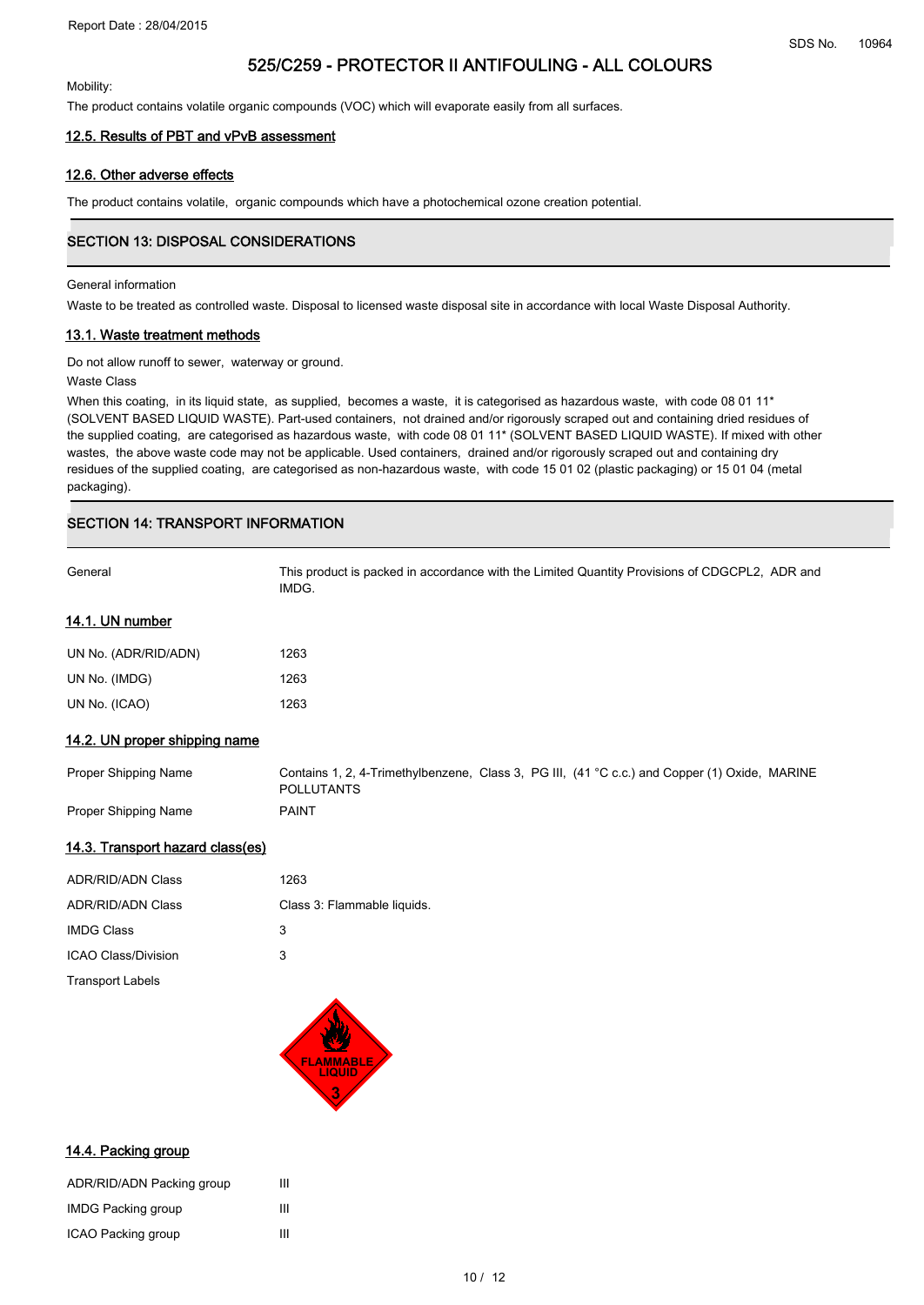#### 14.5. Environmental hazards

Environmentally Hazardous Substance/Marine Pollutant



#### 14.6. Special precautions for user

EMS F-E, S-E Tunnel Restriction Code (D/E)

### 14.7. Transport in bulk according to Annex II of MARPOL73/78 and the IBC Code

Not applicable.

# SECTION 15: REGULATORY INFORMATION

#### 15.1. Safety, health and environmental regulations/legislation specific for the substance or mixture

Uk Regulatory References

The Control of Substances Hazardous to Health Regulations 2002 (S.I 2002 No. 2677) with amendments.

Statutory Instruments

The Chemicals (Hazard Information and Packaging for Supply) Regulations 2009 (S.I 2009 No. 716). Control of Substances Hazardous to **Health** 

Approved Code Of Practice

Safety Data Sheets for Substances and Preparations. Classification and Labelling of Substances and Preparations Dangerous for Supply. Dangerous Substances and Explosive Atmospheres Regulations 2002 [L138]

Guidance Notes

Workplace Exposure Limits EH40. CHIP for everyone HSG(108).

EU Legislation

Regulation (EC) No 1907/2006 of the European Parliament and of the Council of 18 December 2006 concerning the Registration, Evaluation, Authorisation and Restriction of Chemicals (REACH), establishing a European Chemicals Agency, amending Directive 1999/45/EC and repealing Council Regulation (EEC) No 793/93 and Commission Regulation (EC) No 1488/94 as well as Council Directive 76/769/EEC and Commission Directives 91/155/EEC, 93/67/EEC, 93/105/EC and 2000/21/EC, including amendments. Regulation (EC) No 1272/2008 of the European Parliament and of the Council of 16 December 2008 on classification, labelling and packaging of substances and mixtures, amending and repealing Directives 67/548/EEC and 1999/45/EC, and amending Regulation (EC) No 1907/2006 with amendments.

National Regulations

The Chemicals (Hazard Information and Packaging for Supply) Regulations 2002. No. 1689. Workplace Exposure Limits 2005 (EH40) Health and Safety at Work Act (As Amended) 1974 Control of Substances Hazardous to Health Regulations 2002 (as amended) Dangerous Substances and Explosive Atmospheres Regulations 2002 [SI 2002: 2776] The Manual Handling Operations Regulations 1992 [SI 1992:2793] This product is approved under the Control of Pesticides Regulations 1986. Product C259/- series - H.S.E. No.8375.

### 15.2. Chemical Safety Assessment

No chemical safety assessment has been carried out.

# **SECTION 16: OTHER INFORMATION**

Revision Comments

Issued in new format for Reach compliance in accordance with EC 1272/2008 Issued in accordance with Annex II to REACH, as amended by Commission Regulation (EU) No. 453/2010 Update for CLP labelling. Issued By Technical Dept. (P.E.) Revision Date 26/03/2015 Revision 3 Supersedes date 11/12/2013 SDS No. 10964 Safety Data Sheet Status **Approved.**